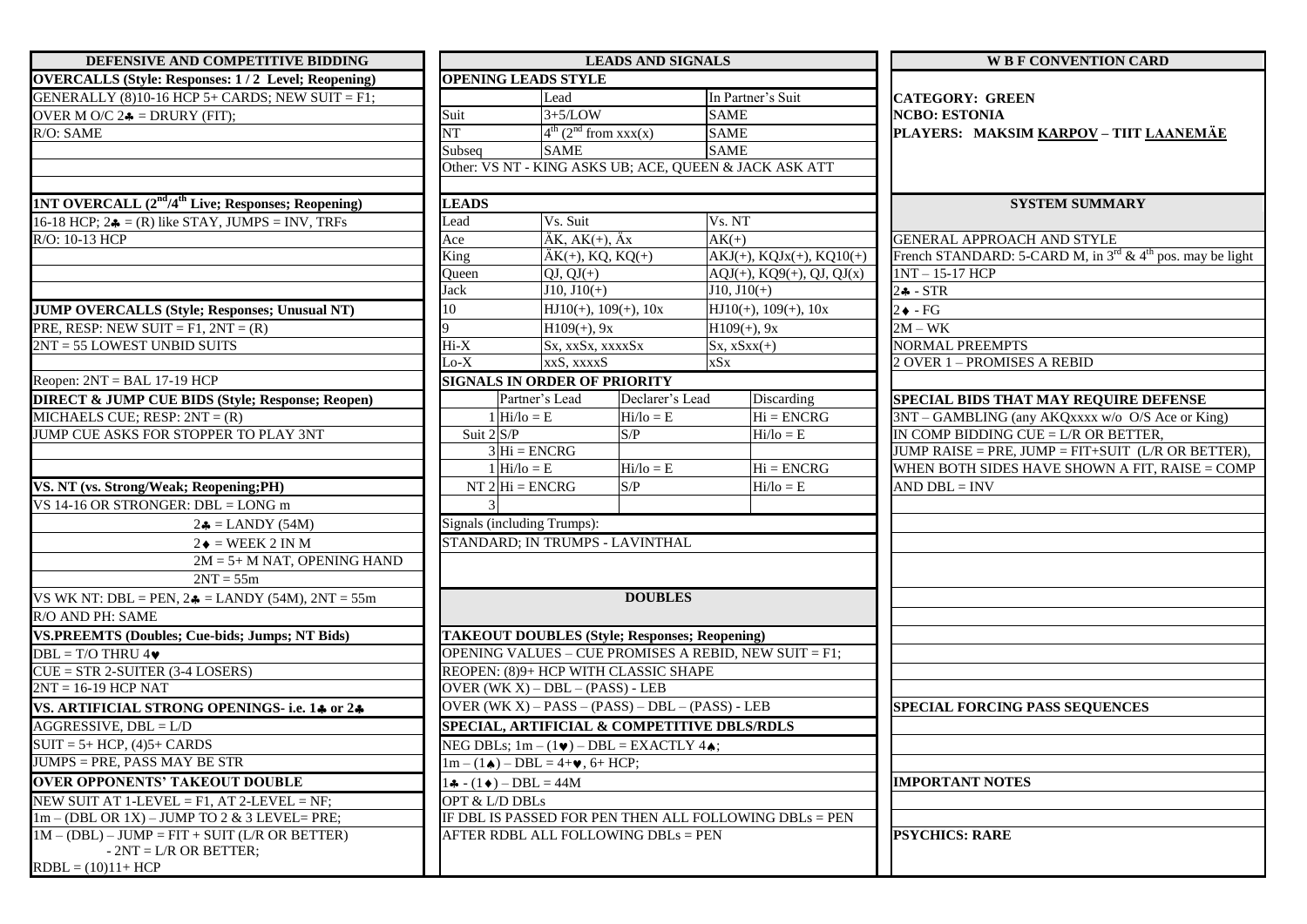|                 |                       | MIN. NO. OF<br>CARDS | NEG.DBL<br>THRU   |                                                    |                                                                                                                                                                                                                                               |                                                               |                                 |  |  |
|-----------------|-----------------------|----------------------|-------------------|----------------------------------------------------|-----------------------------------------------------------------------------------------------------------------------------------------------------------------------------------------------------------------------------------------------|---------------------------------------------------------------|---------------------------------|--|--|
| OPENING         | TICK IF<br>ARTIFICIAL |                      |                   | <b>DESCRIPTION</b>                                 | <b>RESPONSES</b>                                                                                                                                                                                                                              | <b>SUBSEQUENT ACTION</b>                                      | PASSED HAND BIDDING             |  |  |
| $1 -$           |                       | 3                    | $4\bullet$        | 11-21 HCP; 12-19 if BAL                            | $2\clubsuit = NF$ ; $3\clubsuit = INV$ ; $1NT = 8-10 \& 2NT = 11-12$                                                                                                                                                                          | 4SF: promises rebid at 2-level, FG at 3-level;                | Same, $4SF = F1$                |  |  |
|                 |                       |                      |                   |                                                    | HCP w/o 4M; $3\blacklozenge/M =$ SPL (3-4 CTRL); JUMP<br>$SHIFT = FG(S/T)$                                                                                                                                                                    | $3^{rd}$ suit = F1. See also [1;3].                           |                                 |  |  |
| $1\bullet$      |                       | (3)4                 | $4\bullet$        | 11-21 HCP; 12-19 if BAL                            | $1NT = 6-10$ HCP w/o 4M, other = as above                                                                                                                                                                                                     | As above. See also [2;4].                                     | As above                        |  |  |
| $1 \vee 4$      |                       | 5                    | $4 \cdot / \cdot$ | 11-21 HCP, in $3^{\text{rd}}/4^{\text{th}}$ may be | $1NT = 6-10 HCP$                                                                                                                                                                                                                              | S/S & L/S G/T on SIMPLE RAISE. See [5;6]                      | DRURY, JUMP = $FIT + SUIT, L/R$ |  |  |
|                 |                       |                      |                   | weaker                                             | <b>JUMP RAISE = INV</b>                                                                                                                                                                                                                       | $1M - 2NT - 3$ = any singleton                                |                                 |  |  |
|                 |                       |                      |                   |                                                    | $2NT = STR R AISE (ART)$                                                                                                                                                                                                                      | $3 \triangleq$ = any void                                     |                                 |  |  |
|                 |                       |                      |                   |                                                    | JUMP SHIFT = NAT FG $(16+HCP)$ or 8+ tricks)                                                                                                                                                                                                  | $3M = MAX$ (>15 HCP UNBAL)                                    |                                 |  |  |
|                 |                       |                      |                   |                                                    | DOUBLE JUMP SHIFT = SPL (3-4 CTRL)                                                                                                                                                                                                            | $3/4$ OM = 6511                                               |                                 |  |  |
|                 |                       |                      |                   |                                                    |                                                                                                                                                                                                                                               | $3NT = 16 + BAL$                                              |                                 |  |  |
|                 |                       |                      |                   |                                                    |                                                                                                                                                                                                                                               | $4\frac{1}{2}$ / $\bullet$ = 6511<br>$4M = MIN$               |                                 |  |  |
| 1NT             |                       |                      | $4\bullet$        | 15-17 HCP BAL, may be 5(6)m                        | $2\clubsuit = (R)$ like STAY                                                                                                                                                                                                                  | The next suit is $(R)$ and shows a slam interest              | Same                            |  |  |
|                 |                       |                      |                   |                                                    | $2 \div \sqrt{\bullet}/3 \div \sqrt{4} \div \sqrt{\bullet} = TRF$                                                                                                                                                                             | See $[7 - 20]$                                                |                                 |  |  |
|                 |                       |                      |                   |                                                    | $3\blacklozenge/\blacktriangledown/\blacktriangle = HHxxxx, INV$                                                                                                                                                                              |                                                               |                                 |  |  |
|                 |                       |                      |                   |                                                    | $44 = 55M$                                                                                                                                                                                                                                    |                                                               |                                 |  |  |
| 24              | X                     |                      | $4\bullet$        | STR/ART, but not FG                                | $2 \bullet = (R);$                                                                                                                                                                                                                            | $2\clubsuit - 2\spadesuit - 2NT = 22 - 23(24)$ HCP NAT        | Same                            |  |  |
|                 |                       |                      |                   |                                                    | $A SUIT = 8+ HCP$ , MIN KQxxx                                                                                                                                                                                                                 | $24 - 24 - 3NT = 55M$                                         |                                 |  |  |
|                 |                       |                      |                   |                                                    | $2NT = 11 + HCP$ , BAL                                                                                                                                                                                                                        | $2 - 2NT - 3 = (R)$                                           |                                 |  |  |
| $2\bullet$      | $\mathbf X$           |                      | $4\bullet$        | FG                                                 | $2\mathbf{v}$ = no Aces, $2\mathbf{A}$ = M Ace, $3\mathbf{A}/\mathbf{v}$ = $\mathbf{A}/\mathbf{A}$ ce,                                                                                                                                        | $2 \triangleleft - 2NT - 3NT = F$                             | Same                            |  |  |
|                 |                       |                      |                   |                                                    | $3\blacktriangledown/\blacktriangle/NT = 2$ Aces, $2NT = 8 + HCP$ w/o Aces                                                                                                                                                                    |                                                               |                                 |  |  |
| $2 \cdot 4$     |                       | 6                    |                   | 6-10 HCP (HHxxxx when VUL)                         | New suit $=$ F1                                                                                                                                                                                                                               | $2M - 2NT - 3M = MIN$                                         |                                 |  |  |
|                 |                       |                      |                   |                                                    | $2NT = (R)$                                                                                                                                                                                                                                   | $2M - 2NT - 3$ new suit = A or K, MAX                         |                                 |  |  |
|                 |                       |                      |                   |                                                    |                                                                                                                                                                                                                                               | autoSPL at 4-level                                            |                                 |  |  |
| 2NT             |                       |                      | $4\bullet$        | 20-21 HCP BAL, may be 5(6)m                        | $3\clubsuit = STAY$                                                                                                                                                                                                                           |                                                               | Same                            |  |  |
|                 |                       |                      |                   |                                                    | $3 \div 7 \times 44 \div 7 \times 7 = TRF$                                                                                                                                                                                                    |                                                               |                                 |  |  |
|                 |                       |                      |                   |                                                    |                                                                                                                                                                                                                                               |                                                               |                                 |  |  |
| $34/4/\sqrt{4}$ |                       | $\tau$               |                   | PRE                                                | New suit $=$ F1                                                                                                                                                                                                                               | <b>NAT</b>                                                    |                                 |  |  |
| 3NT             | X                     |                      |                   | Any AKQxxxx w/o O/S stopper                        | $4\clubsuit = P/C$                                                                                                                                                                                                                            |                                                               |                                 |  |  |
|                 |                       |                      |                   |                                                    | $4 \bullet = ASK$ for S/S                                                                                                                                                                                                                     | $S/S$ NAT, $4NT = no S/S$                                     |                                 |  |  |
| $4 - 4$         |                       | 8                    |                   | PRE                                                | <b>NAT</b>                                                                                                                                                                                                                                    |                                                               |                                 |  |  |
| $4 \cdot 4$     |                       | 8                    |                   | PRE                                                |                                                                                                                                                                                                                                               |                                                               |                                 |  |  |
| 4NT             | $\overline{X}$        |                      |                   | 66m, PRE                                           |                                                                                                                                                                                                                                               |                                                               |                                 |  |  |
| $5 + 4$         |                       | (8)9                 |                   | PRE                                                |                                                                                                                                                                                                                                               | <b>HIGH LEVEL BIDDING</b>                                     |                                 |  |  |
| 54/4            |                       | 7 <sup>7</sup>       |                   | <b>NAT</b>                                         | $w \blacktriangleright (\blacktriangle A \text{ or } \blacktriangleright / \blacktriangle K \text{ bid } 6\blacktriangleright / \blacktriangle, w \blacktriangleright / \blacktriangle AK \text{ bid } 7\blacktriangleright / \blacktriangle$ | $CUE = 1st$ and $2nd$ round equally                           |                                 |  |  |
|                 |                       |                      |                   |                                                    |                                                                                                                                                                                                                                               | SPL, RKCB, DOPI, ROPI, JOSEPHINE, LIGHTNER DBL                |                                 |  |  |
|                 |                       |                      |                   |                                                    |                                                                                                                                                                                                                                               | In F bidding sequences after a CUE the agreed m raise is RKCB |                                 |  |  |
|                 |                       |                      |                   |                                                    |                                                                                                                                                                                                                                               |                                                               |                                 |  |  |
|                 |                       |                      |                   |                                                    |                                                                                                                                                                                                                                               |                                                               |                                 |  |  |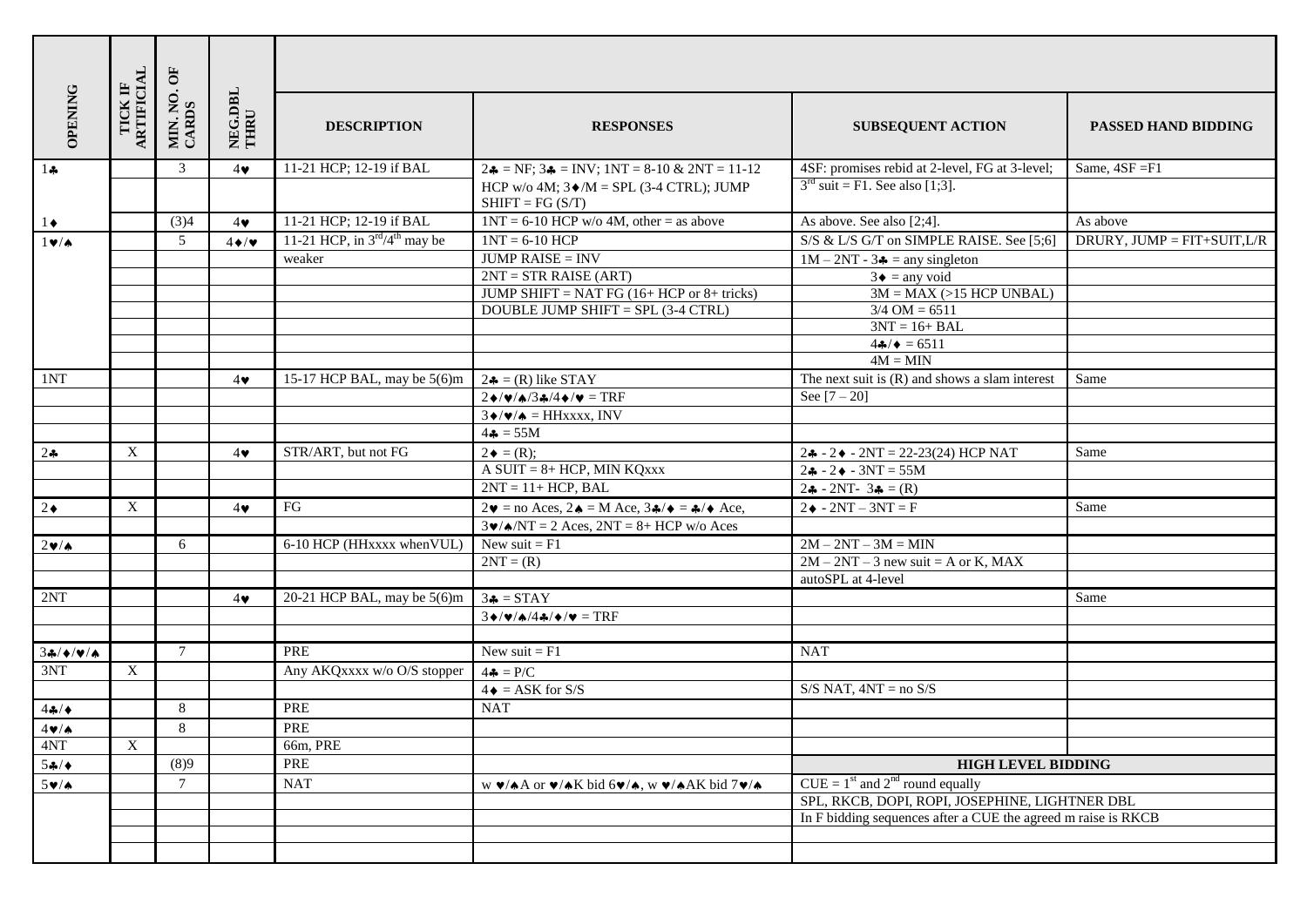```
NOTE 1:
1 -1V-1NT-2\bullet = asking about support and strength
              - 2 = min, 3 cards in \triangledown- 24 = min, 2 cards in v- 2NT = max, 2 cards in \triangledown- 34 = max, 5 cards in 4 and 2 cards in \bullet-3 = max, 3 cards in \vee, ctrl in \vee- 3 = max, 3 cards in \bullet1 -1 -1 -1N-1NT-2\bullet = asking about support and strength
              - 2 = min, 2 cards in \triangle- 24 = min, 3 cards in- 2NT = max, 2 cards in \triangle- 3\bullet = max, 5 cards in \bullet and 2 cards in \bullet- 3 \cdot 3 \cdot 3 = max, 3 cards in \bullet, ctrl in \bullet/\bullet- 3 = max, 3 cards in \triangle1 -1 -1 -1NT-2\vee = NF
1 -1 -1 -1NT-3\bullet = 55\bullet. FG
```
 $\mathcal{L} = \{ \mathcal{L} \mathcal{L} \mathcal{L} \mathcal{L} \mathcal{L} \mathcal{L} \mathcal{L} \mathcal{L} \mathcal{L} \mathcal{L} \mathcal{L} \mathcal{L} \mathcal{L} \mathcal{L} \mathcal{L} \mathcal{L} \mathcal{L} \mathcal{L} \mathcal{L} \mathcal{L} \mathcal{L} \mathcal{L} \mathcal{L} \mathcal{L} \mathcal{L} \mathcal{L} \mathcal{L} \mathcal{L} \mathcal{L} \mathcal{L} \mathcal{L} \mathcal{L} \mathcal{L} \mathcal{L} \mathcal{L} \$ 

 $\mathcal{L} = \{ \mathcal{L} \mathcal{L} \mathcal{L} \mathcal{L} \mathcal{L} \mathcal{L} \mathcal{L} \mathcal{L} \mathcal{L} \mathcal{L} \mathcal{L} \mathcal{L} \mathcal{L} \mathcal{L} \mathcal{L} \mathcal{L} \mathcal{L} \mathcal{L} \mathcal{L} \mathcal{L} \mathcal{L} \mathcal{L} \mathcal{L} \mathcal{L} \mathcal{L} \mathcal{L} \mathcal{L} \mathcal{L} \mathcal{L} \mathcal{L} \mathcal{L} \mathcal{L} \mathcal{L} \mathcal{L} \mathcal{L} \$ 

 $\mathcal{L} = \{ \mathcal{L} \mathcal{L} \mathcal{L} \mathcal{L} \mathcal{L} \mathcal{L} \mathcal{L} \mathcal{L} \mathcal{L} \mathcal{L} \mathcal{L} \mathcal{L} \mathcal{L} \mathcal{L} \mathcal{L} \mathcal{L} \mathcal{L} \mathcal{L} \mathcal{L} \mathcal{L} \mathcal{L} \mathcal{L} \mathcal{L} \mathcal{L} \mathcal{L} \mathcal{L} \mathcal{L} \mathcal{L} \mathcal{L} \mathcal{L} \mathcal{L} \mathcal{L} \mathcal{L} \mathcal{L} \mathcal{L} \$ 

```
NOTE 2:
```

```
1 \rightarrow -1 \rightarrow -1 \rightarrow -2 \rightarrow = asking about support and strength
                  - 2 \bullet = \min, 2 cards in \bullet- 2 = min, 3 cards in \vee- 2 \cdot = \text{max}, 3 \text{ cards in } \cdot- 2NT = max, 2 cards in \blacktriangledown- 3\bullet = max, 3 cards in \bullet, ctrl in \bullet- 3 \bullet = \text{max}, 5 cards in \bullet and 2 cards in \bullet1 \rightarrow -1 \rightarrow -1 \rightarrow -2 \rightarrow = asking about support and strength
                  - 2 \bullet = \min, 2 \text{ cards in } \spadesuit- 2\bullet = max, 3 cards in \bullet-2 = min, 3 cards in \triangle- 2NT = max, 2 cards in \triangle- 3* = max, 3 cards in *, ctrl in *
                  - 3 \bullet = \text{max}, 5 cards in \bullet and 2 cards in \bullet1 \cdot -1 \cdot -1 \cdot -2 \cdot = NF1 \cdot -1 \cdot -1 \cdot -3 \cdot = 55 \cdot \cdot
```

```
NOTE 3:
```
 $1 \rightarrow -1 \rightarrow -2 \rightarrow -2 \rightarrow$  = TRF to 2NT (short suit game try) - 2NT = which suit is short?  $- 3$  = short  $\clubsuit$  $- 3 \bullet = short \bullet$  $- 3$  $\bullet$  = short  $\bullet$  $\mathcal{L} = \{ \mathcal{L} \mathcal{L} \mathcal{L} \mathcal{L} \mathcal{L} \mathcal{L} \mathcal{L} \mathcal{L} \mathcal{L} \mathcal{L} \mathcal{L} \mathcal{L} \mathcal{L} \mathcal{L} \mathcal{L} \mathcal{L} \mathcal{L} \mathcal{L} \mathcal{L} \mathcal{L} \mathcal{L} \mathcal{L} \mathcal{L} \mathcal{L} \mathcal{L} \mathcal{L} \mathcal{L} \mathcal{L} \mathcal{L} \mathcal{L} \mathcal{L} \mathcal{L} \mathcal{L} \mathcal{L} \mathcal{L} \$ 

**NOTE 4:**

 $1 \rightarrow -1 \rightarrow -2 \rightarrow -2N$  = TRF to 3 $\rightarrow$  (short suit game try)  $- 3$  = which suit is short?  $- 3 \bullet = short \bullet$  $- 3$  $\bullet$  = short  $\bullet$  $- 3 \cdot = \text{short}$  $\mathcal{L} = \{ \mathcal{L} \mathcal{L} \mathcal{L} \mathcal{L} \mathcal{L} \mathcal{L} \mathcal{L} \mathcal{L} \mathcal{L} \mathcal{L} \mathcal{L} \mathcal{L} \mathcal{L} \mathcal{L} \mathcal{L} \mathcal{L} \mathcal{L} \mathcal{L} \mathcal{L} \mathcal{L} \mathcal{L} \mathcal{L} \mathcal{L} \mathcal{L} \mathcal{L} \mathcal{L} \mathcal{L} \mathcal{L} \mathcal{L} \mathcal{L} \mathcal{L} \mathcal{L} \mathcal{L} \mathcal{L} \mathcal{L} \$ 

**NOTE 5:**

 $1 \vee -2 \vee -2 \wedge = \text{TRF}$  to 2NT (short suit game try) - see NOTE 3  $\mathcal{L} = \{ \mathcal{L} \mathcal{L} \mathcal{L} \mathcal{L} \mathcal{L} \mathcal{L} \mathcal{L} \mathcal{L} \mathcal{L} \mathcal{L} \mathcal{L} \mathcal{L} \mathcal{L} \mathcal{L} \mathcal{L} \mathcal{L} \mathcal{L} \mathcal{L} \mathcal{L} \mathcal{L} \mathcal{L} \mathcal{L} \mathcal{L} \mathcal{L} \mathcal{L} \mathcal{L} \mathcal{L} \mathcal{L} \mathcal{L} \mathcal{L} \mathcal{L} \mathcal{L} \mathcal{L} \mathcal{L} \mathcal{L} \$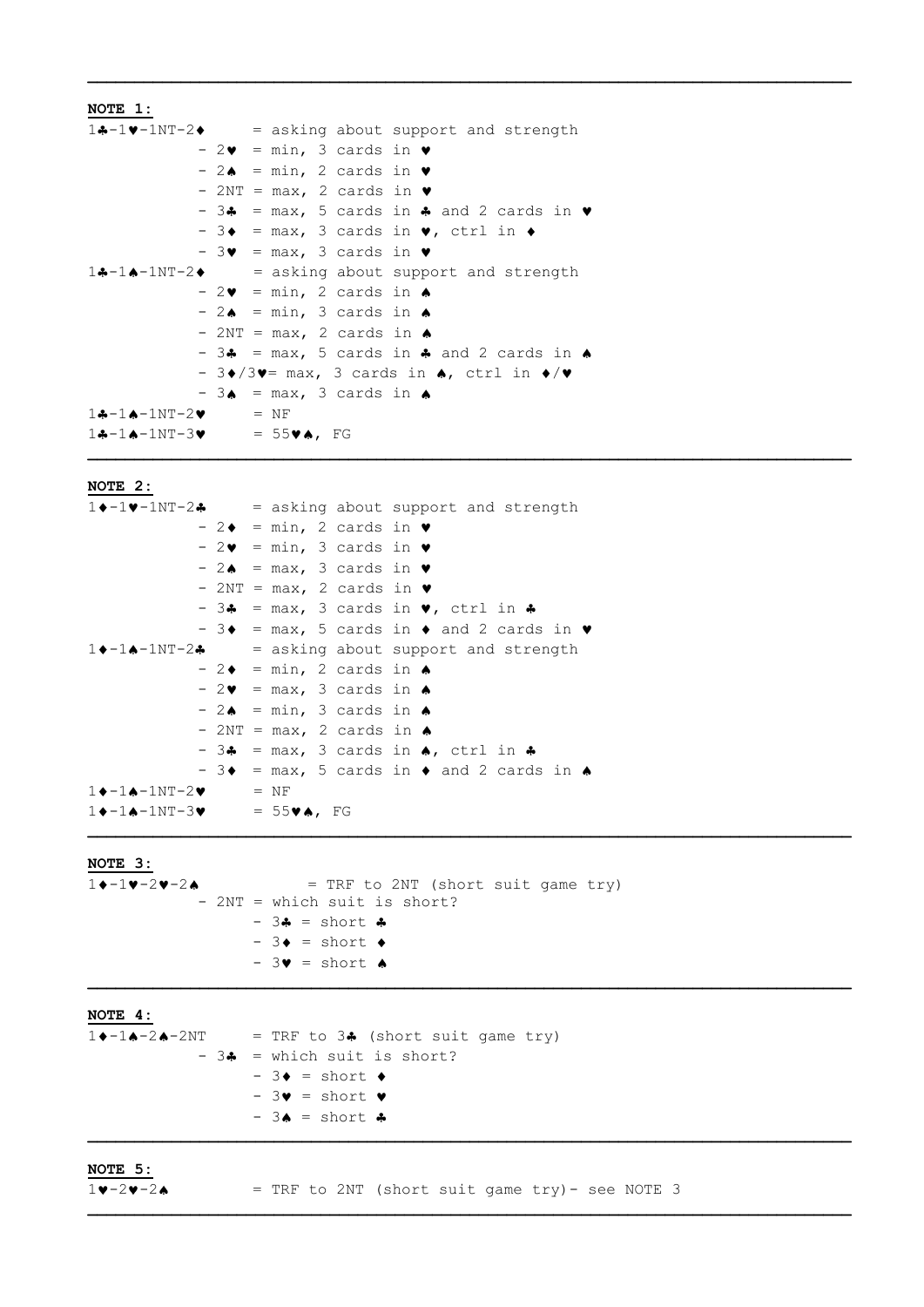#### **NOTE 6:**

 $10 - 10 - 20 - 2N$  or  $10 - 20 - 2N$  = TRF to  $30 - 30$  (short suit game try) - see NOTE 4

**NOTE 7:**

 $1NT-2$   $\bullet$   $=$   $(R)$  $-2 \bullet$  = no 4 card majors  $-2$  = 4 cards in  $\vee$ , no 4 cards in  $\wedge$  $-2$  = 4 cards in  $\bullet$ , no 4 cards in  $\bullet$  $-2NT = 44$  majors  $-3$  $\bullet$  = max and  $5\bullet$ , Kx or better in the doubleton  $-3$  = max 3352, Kx or better in the doubleton; a contract, CTRL asking or KCB follows  $-3$  = max 3253, Kx or better in the doubleton; a contract, CTRL asking or KCB follows  $-3$  = max 2353, Kx or better in the doubleton; a contract, CTRL asking or KCB follows

 $\mathcal{L} = \{ \mathcal{L} \mathcal{L} \mathcal{L} \mathcal{L} \mathcal{L} \mathcal{L} \mathcal{L} \mathcal{L} \mathcal{L} \mathcal{L} \mathcal{L} \mathcal{L} \mathcal{L} \mathcal{L} \mathcal{L} \mathcal{L} \mathcal{L} \mathcal{L} \mathcal{L} \mathcal{L} \mathcal{L} \mathcal{L} \mathcal{L} \mathcal{L} \mathcal{L} \mathcal{L} \mathcal{L} \mathcal{L} \mathcal{L} \mathcal{L} \mathcal{L} \mathcal{L} \mathcal{L} \mathcal{L} \mathcal{L} \$ 

## **NOTE 8:**

 $\overline{1NT-2}$  + -2  $\blacktriangleright$  -2  $\blacktriangleright$  = (R), shows a slam interest  $-2 \bullet$  = 44 minors  $-2NT$  =  $(R)$  $-3$  = 3244; a contract, CTRL asking or KCB follows  $-3$  = 2344; a contract, CTRL asking or KCB follows  $-2NT$  = 3334 or 3343  $-3$   $\clubsuit$  =  $(R)$  $-3$  = 3343; a contract, CTRL asking or KCB follows  $-3$  = 3334; a contract, CTRL asking or KCB follows  $-34 = 54$  $-3 \bullet$  =  $(R)$  $-3$  = 3325; a contract, CTRL asking or KCB follows  $-3$  = 3235; a contract, CTRL asking or KCB follows  $-3NT$  = 2335; a contract, CTRL asking or KCB follows  $-3$  = 3352; a contract, CTRL asking or KCB follows  $-3$   $\bullet$  = 3253; a contract, CTRL asking or KCB follows  $-3$   $\bullet$  = 2353; a contract, CTRL asking or KCB follows

### **NOTE 9:**

| $1NT - 2 - -2 - -2$     | $= 54 \cdot 4$ , INV                           |
|-------------------------|------------------------------------------------|
| $1NT - 2 - -2 - -2NT$   | $=$ INV                                        |
| $1NT - 2 - -2 - -3 - 7$ | $= 4 \cdot 4 \cdot 6$ & 5+4/+, FG              |
| $1NT-2+-2+-3$           | $= 45 \blacktriangleright \blacktriangle$ , FG |
| $1NT - 2 - - 2 - - 3$   | $= 54 \blacktriangledown \spadesuit$ , FG      |

# **NOTE 10:**

 $1NT-2 -2 -2 -2 -3$  = (R), shows a slam interest  $-2NT$  = 3433; a contract, CTRL asking or KCB follows  $-3$   $\bullet$  = 4 cards in  $\bullet$  $-3$   $\bullet$  =  $(R)$  $-3$  = 3424; a contract, CTRL asking or KCB follows  $-3$  = 2434; a contract, CTRL asking or KCB follows  $-3$  = 3442; a contract, CTRL asking or KCB follows  $-3$  = 2443; a contract, CTRL asking or KCB follows

# **NOTE 11:**

 $1NT-2 -2 -2$  /  $-2NT = INV$